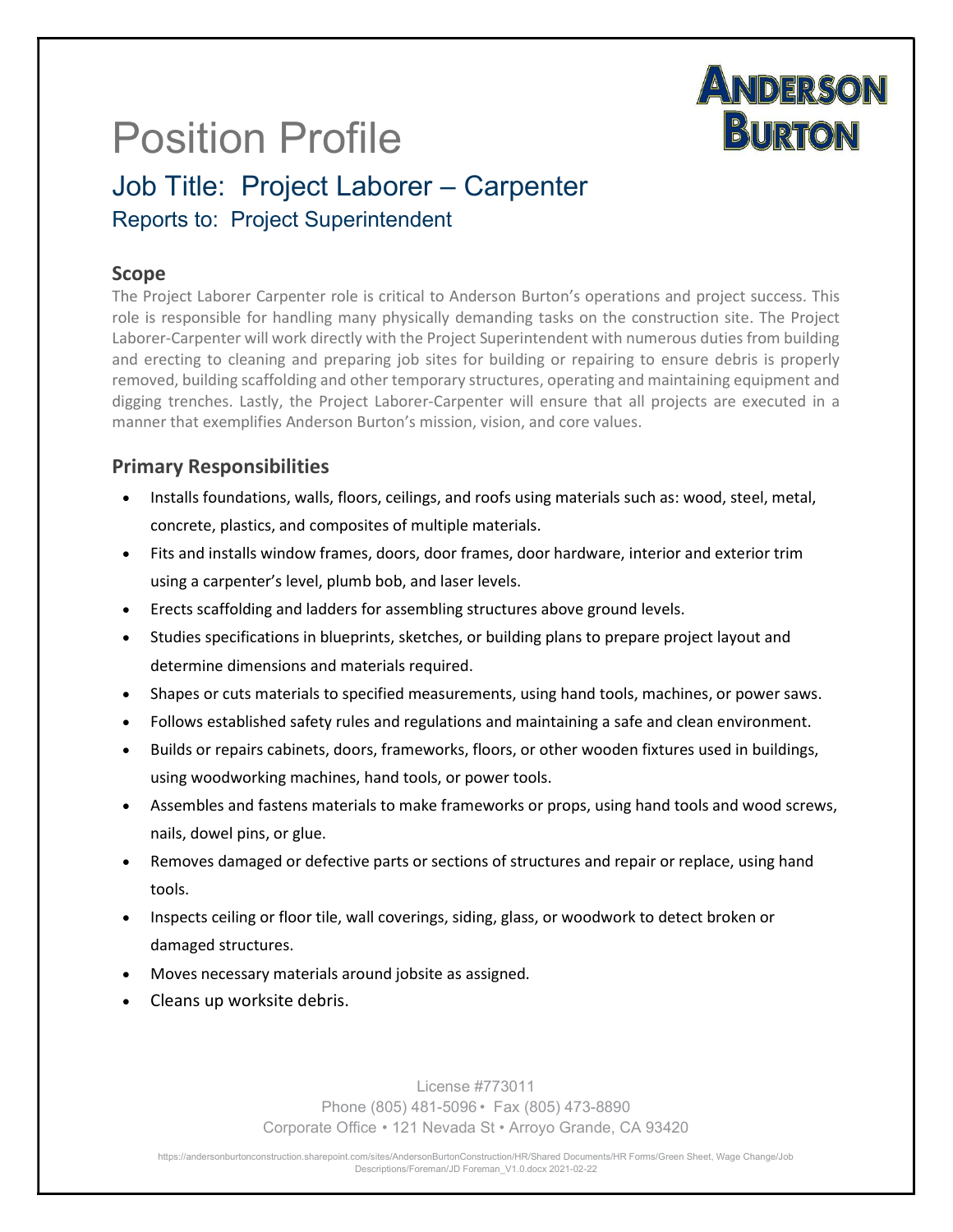- Operate a variety of hand and power tools, including drills, forklifts, skid loaders and other tools as directed by management.
- Clean and prepare construction sites as needed, including erecting scaffolding, removing, and properly disposing of debris and waste materials, and digging trenches.
- Shovel materials to and from construction areas, including asphalt and dirt.
- Follow all safety procedures on the job site and report violations immediately to management.
- Maintain a safe and clean job site by handling materials and storing them properly, picking up and removing all tools and equipment when not in use, and securing the job site on a daily basis.
- Load and unload construction supplies from trucks both manually and with the use of equipment.
- Assembling and breaking down barricades, temporary structures, and scaffolding.
- Assisting contractors, e.g. electricians and painters, as required.
- Report incidents immediately to safety director, foreman or HR in accordance with incident reporting procedures established by the company.
- Travel out of town to work on remote job sites as directed by management.

#### **Requirements**

- One or more years of experience in construction
- Ability to travel out of town during the week or on weekends
- Ability to lift heavy equipment
- Ability to work in a fast-paced environment
- Must be able to do physical labor and other strenuous physical tasks
- Ability to work in all weather
- Workers must be punctual and reliable

#### Position Type and Expected Hours of Work

This is a variable, Non-Exempt position. Days and hours of work vary by project.

#### **Travel**

This position requires some travel. Frequently travel is outside the local area and overnight.

\*The above duties are not meant to restrict initiative, but rather to define minimum activities. These duties may be altered to suit the needs of the Company by the President.

### **Signatures**

This job description has been approved by all levels of management:

 $CFO:$ 

HR:\_\_\_\_\_\_\_\_\_\_\_\_\_\_\_\_\_\_\_\_\_\_\_\_\_\_\_\_\_\_\_\_\_\_\_\_\_\_\_\_\_\_\_\_\_\_\_\_\_\_\_\_

License #773011

Phone (805) 481-5096 • Fax (805) 473-8890

Corporate Office • 121 Nevada St • Arroyo Grande, CA 93420

https://andersonburtonconstruction.sharepoint.com/sites/AndersonBurtonConstruction/HR/Shared Documents/HR Forms/Green Sheet, Wage Change/Job License #773011<br>
License #773011<br>
Despace + 121 Nevada St • Arroyo Grande, CA 93420<br>
Sexiptions/Foreman/JD Foreman\_V1.0.docx 2021-02-22<br>
Descriptions/Foreman/JD Foreman\_V1.0.docx 2021-02-22